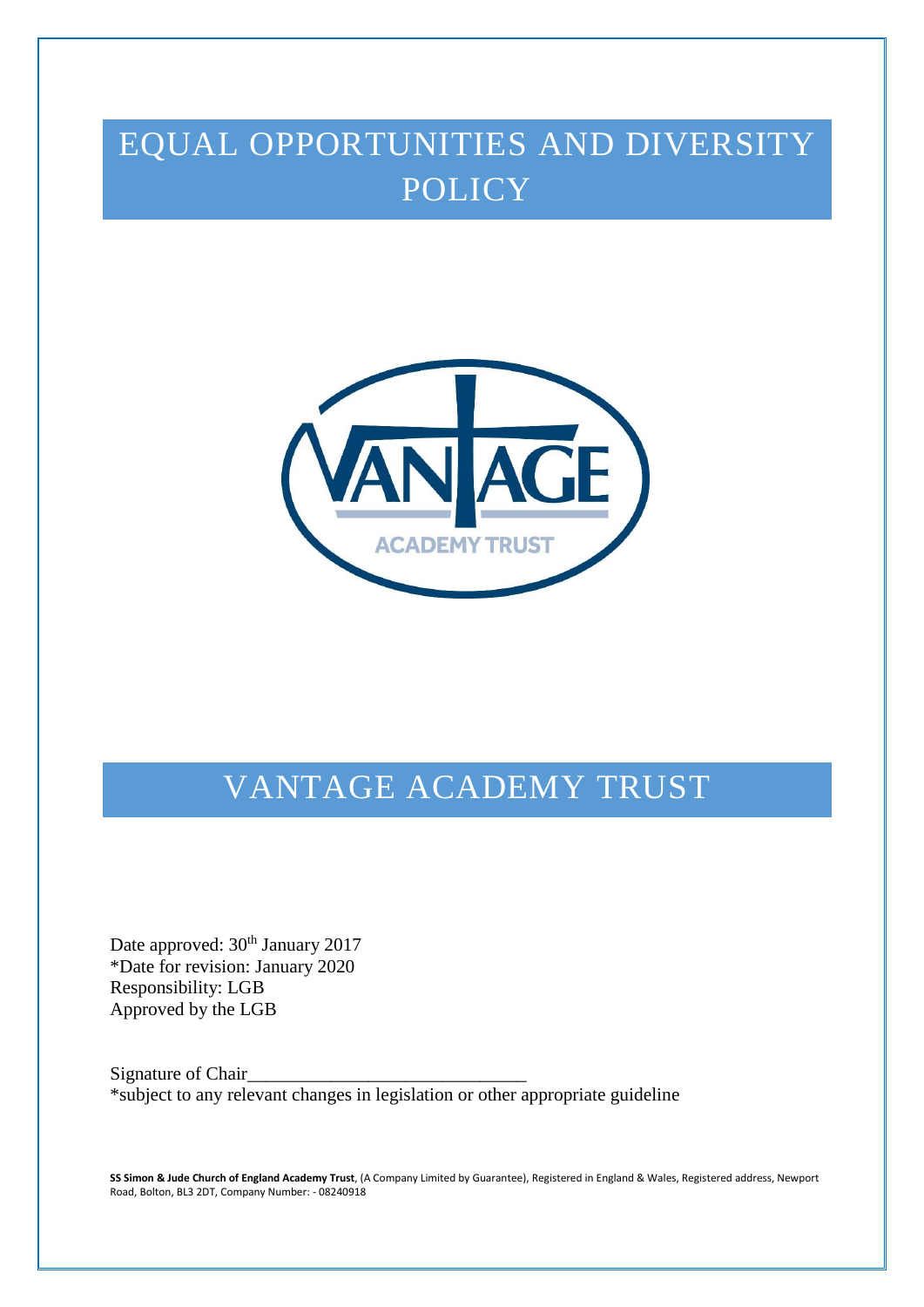#### RATIONALE

At St James CE Primary we are committed to ensuring that each and every person accessing the School has equal access to the activities and services of offer to help everybody achieve more.

At St James CE Primary we will offer a warm and welcoming environment for all School users where people are treated as individuals and respected and valued for their differences.

St James CE Primary has written this policy to ensure that best practice and procedures are carried out at the School. This policy complies with the legal requirements of the Early Years Foundation Stage statutory framework.

#### AIMS OF ST JAMES CE PRIMARY:

- \* To encourage the principle of fairness through the services and educational opportunities we provide at the School.
- $\cdot$  To promote respect and equality across all protected characteristics, including sexual orientation and fender identity, and preparing pupils for life in diverse  $21<sup>st</sup>$  century Britain
- $\cdot$  To remove discrimination and any barriers which prevent access to services and learning opportunities.
- \* The School will ensure that recruitment of staff is transparent and equal for everyone to achieve.
- $\div$  The School will not stereotype or accept prejudice of any kind and will foster positive information about different types of groups of people including LGBT, that is non-stereotyping
- $\hat{\mathbf{v}}$  The School will respect and celebrate the cultural diversity of the local community.

#### IMPLEMENTATION OF THE POLICY

- The School supports and will endeavour to promote community cohesion.
- Members of staff will act as the role models and foster a positive atmosphere of mutual respect and trust among children and adults from all ethnic groups.
- The School is sensitive to the dietary and clothing requirements of religious groups and will cater for the range of dietary requirements.
- $\div$  St James CE Primary will celebrate the main festivals of religious groups in the local community. The School will provide activities to promote understanding of the festivals and religions amongst adults and children who use the School.
- The School has clear policy and procedures for dealing with bullying. Incidents are dealt with immediately and staff will always be fair and consistent in their approach.

**SS Simon & Jude Church of England Academy Trust**, (A Company Limited by Guarantee), Registered in England & Wales, Registered address, Newport Road, Bolton, BL3 2DT, Company Number: - 08240918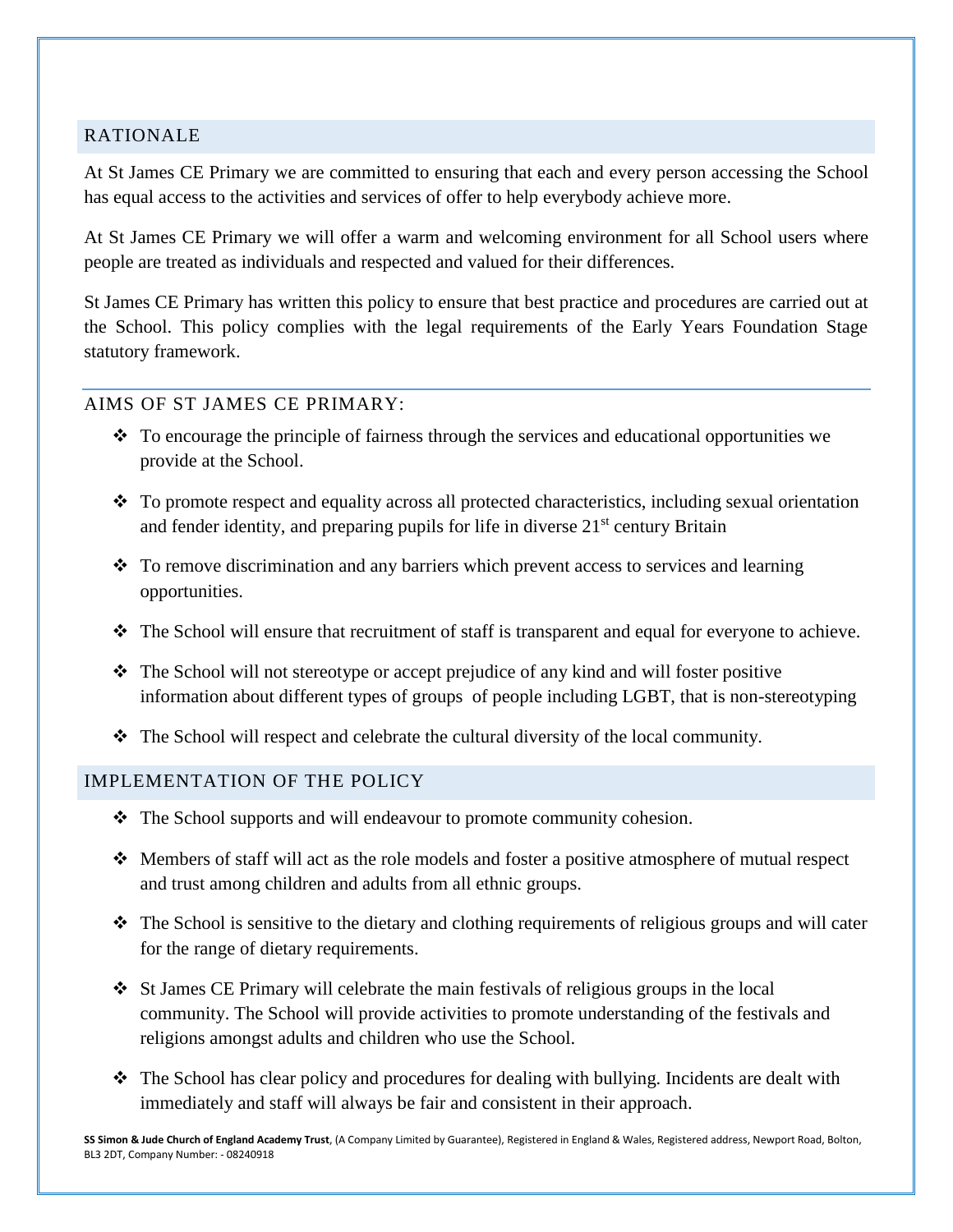- The School keeps records and logs of all incidents of harassment. The records include details of any action taken by staff members.
- Staff, children and parents are made aware of key policies which promote equality of opportunity as part of the induction process.

# EQUAL OPPORTUNITIES PROCEDURES AT ST JAMES CE PRIMARY

#### ST JAMES CE PRIMARY WILL:

- Ensure that all services and activities offered at the School are equally accessible to all groups in the local community regardless of race, gender, or any other groups which could be discriminated against.
- $\cdot \cdot$  The School will establish effective partnerships with parents, partners and professionals to enable all School users to achieve more.
- \* Promote tolerance, respect and understanding of equal opportunities issues when planning and organizing services and activities at the School..
- $\bullet$  Provide opportunities for children adults to celebrate their cultural identity by providing a range of events and activities.
- Ensure clear and transparent recruitment procedures which are fair, open and nondiscriminatory to any individual or group.
- $\cdot \cdot$  Try to build a team of staff and volunteers which reflects the cultures in the local community.
- Ensure that all staff and volunteers understand the principles and procedures of the Equal Opportunities Policy and how this impacts on their work and practices in the School.
- All members of staff will be expected to lead by example by displaying tolerant and respectful attitudes and behaviour and challenging any discriminatory incidents.
- $\div$  Staff members who act in a discriminatory was will be dealt with according to the procedures outlined in the Staff Disciplinary Procedures policy.

## PRINCIPAL - ROLES AND RESPONSIBILITIES

#### TO ENSURE THAT;

• Members of staff and volunteers receive high quality training to help them to understand and follow t the principles outlined in the Equal Opportunities Policy.